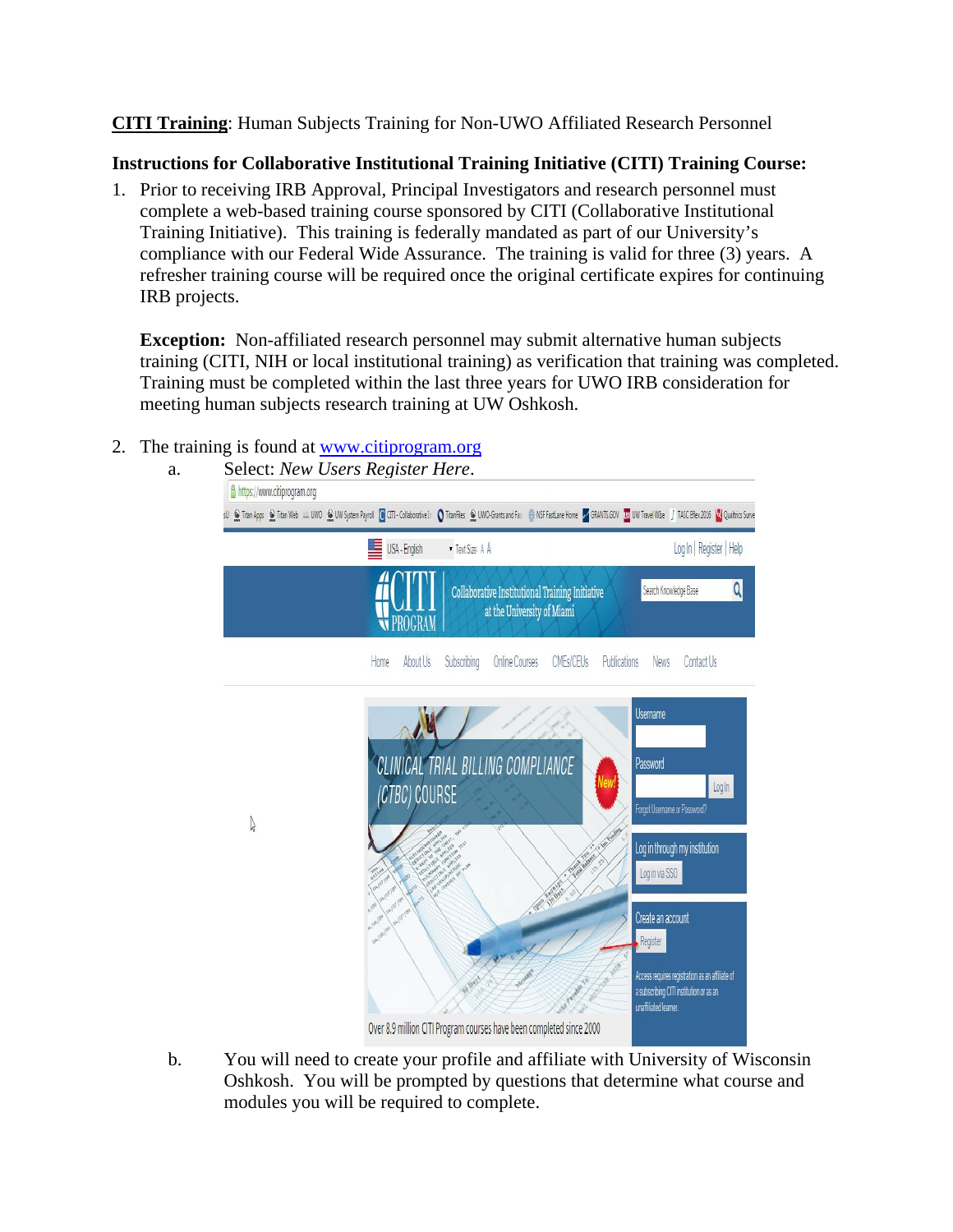1. When selecting your curriculum you will be asked: What type of course would you like to review? Select Human Subjects.

```
* What type of course/modules would you like to review?
Choose all that apply
```
Conflict of Interest (COI)

Human Subjects Research (IRB)

2. When asked if your project will contain Social/Behaviroal/Educational Research, select Yes.

\* Will the project involve Social/Behavior/Educational Research? Choose one answer

● Yes

 $\circ$  No

- c. Once your Course appears on your training page, you may click on the course to enter the training. Before starting the course, you will need to complete the Integrity Assurance Statement. There will be short quizzes at the end of the modules that you will need to take to earn credit for the course.
- d. If you will be working with protected health information from a HIPAA covered entity as part of your research you must also complete the Health Information Privacy and Security (HIPS) course or an equivalent course provided by the entity. This course can be found by clicking the '**Main Menu'** link then clicking the '**Add a Course or Update Learner Groups'** link. Select the checkbox for '**HIPS**' and then click '**Next**'.
- 3. The training consists of 10 modules and 2 Electives of your choice based on your research interests and may take approximately 3 hours to complete, so please plan accordingly. If you wish to break up the training into shorter sessions, you are free to exit the training at the end of any module (after taking the quiz) and your training completed will be saved.<br>Social-Behavioral-Educational Researchers - Basic Course